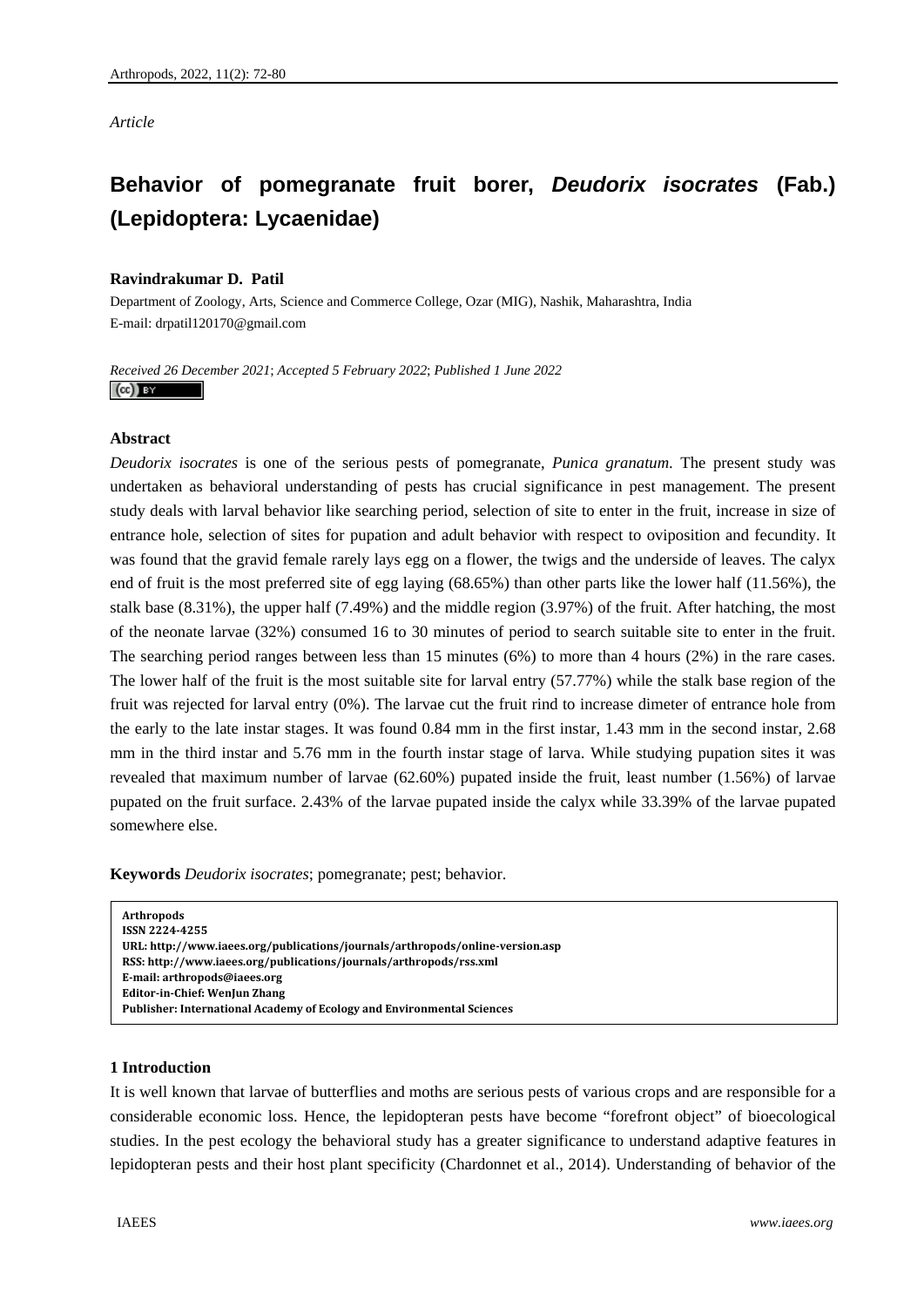pest is also important to design Pest Management Strategies (PMS) and Insect Resistance Management (IRM) (Spangler and Calvin, 2001; Paula et al., 2012; Zhang and Zhang, 2018; Pannuti, 2019). Mostly behavioral studies on various species of lepidopteran pests have been carried out with respect to ovipositional behavior, feeding and searching behavior of larva (Li et al., 2015; Rajapakshe and Walter, 2007; Lakshmipathy, 2000; Dolek et al., 2013). *Deudorix* is one of the lepidopteran genera (formerly known '*Virachola'*) which includes some pest species which attack wide range of host plants, mostly the fruit plants. *D. isocrates* is one of the polyphagous pest species of this genus. It attacks wide range of host plants like guava, aonla, ber, citrus, tamarind, apple, sapota apart from pomegranate (Singh and Singh, 2009; Balikai et al., 2011; Chhetry et al., 2015; Arya and Dubey, 2017; Gundappa et al., 2017; Muthiah and Indragandhi, 2021). However, it appeared as the most destructive pest of Pomegranate, *Punica granatum* (Gupta and Dubey,2005, Kumar, 2010) causing 65-70% yield loss worldwide (Kumar et al., 2017). Itis distributed all over India and common in Maharashtra (Riteshkumar, 2020). In India it causes 40-90% yield loss of pomegranate (Wadhi and Batra, 1969; Nair, 1978) that consequently results in to remarkable economic loss of the pomegranate growers. In Maharashtra and Karnataka, the incidence of *D. isocrates* on pomegranate has been reported throughout the year with varying degrees of intensity (Shevale and Khaire, 1999). A considerable research work has been carried out on bionomics, pest incidences on various host plants, population dynamics, and management of *D. isocrates* but its behavioral aspects are not studied extensively. The present study is an important contribution to the knowledge of behavioral understanding of this pest which will help to suggest and plan the pest management practices against its attack on pomegranate.

# **2 Materials and Methods**

The present research work was undertaken at the pomegranate farms nearby villages of Baramati, District Pune from Maharashtra state of India. The behavioral study of *D. isocrates* (Fig. 1) was undertaken with respect to site of oviposition, searching behavior of newly hatched larva for entry site, site of larval entry into the fruit, relative size of entrance hole in accordance with the larval growth and the site of pupation. Field observations were made to study the site of oviposition, site of larval entry into the fruit while studying the searching behavior of newly hatched larva for the entry site and the relative size of the entrance hole in accordance with the larval growth were undertaken in laboratory.

#### **2.1 Site of oviposition**

The plant parts of pomegranate such as leaves, twigs and fruits were screened to know oviposition sites during the field survey. When it came to notice that most of the eggs were deposited on the fruits, special attention was given to check the regions of the fruit surface preferred by the female to lay its the eggs. Five different regions of the fruit such as, inside of the calyx, the lower half portion, the middle portion, the upper half portion and base of the fruit were taken into consideration (Fig. 1). Total 1107 observations were recorded and analyzed in the form of specific region of the fruit and the number of eggs deposited them. The percentage of eggs deposited on each specific region of the fruit was calculated to find the most preferred site of oviposition

# **2.2 Searching behavior of larva for entry site**

The fruits along with eggs were plucked and brought to the laboratory. The partial rind of the fruit bearing egg was cut carefully and placed in glass petri dish (9.5 cm dia.). The precaution was taken to avoid fungal growth on the fruit rind and the egg by keeping experimental set always clean. The eggs were observed regularly till hatching. The time of hatching was noted. The newly hatched larva was gently lifted a camel hairbrush and placed on a fresh pomegranate fruit so as to allow it to enter into the fruit. A separate fresh fruit was provided for each larva and observed critically till it started boring the fruit rind. The period between hatching and commencement of boring the rind was referred to as searching period. Total 50 observations were recorded for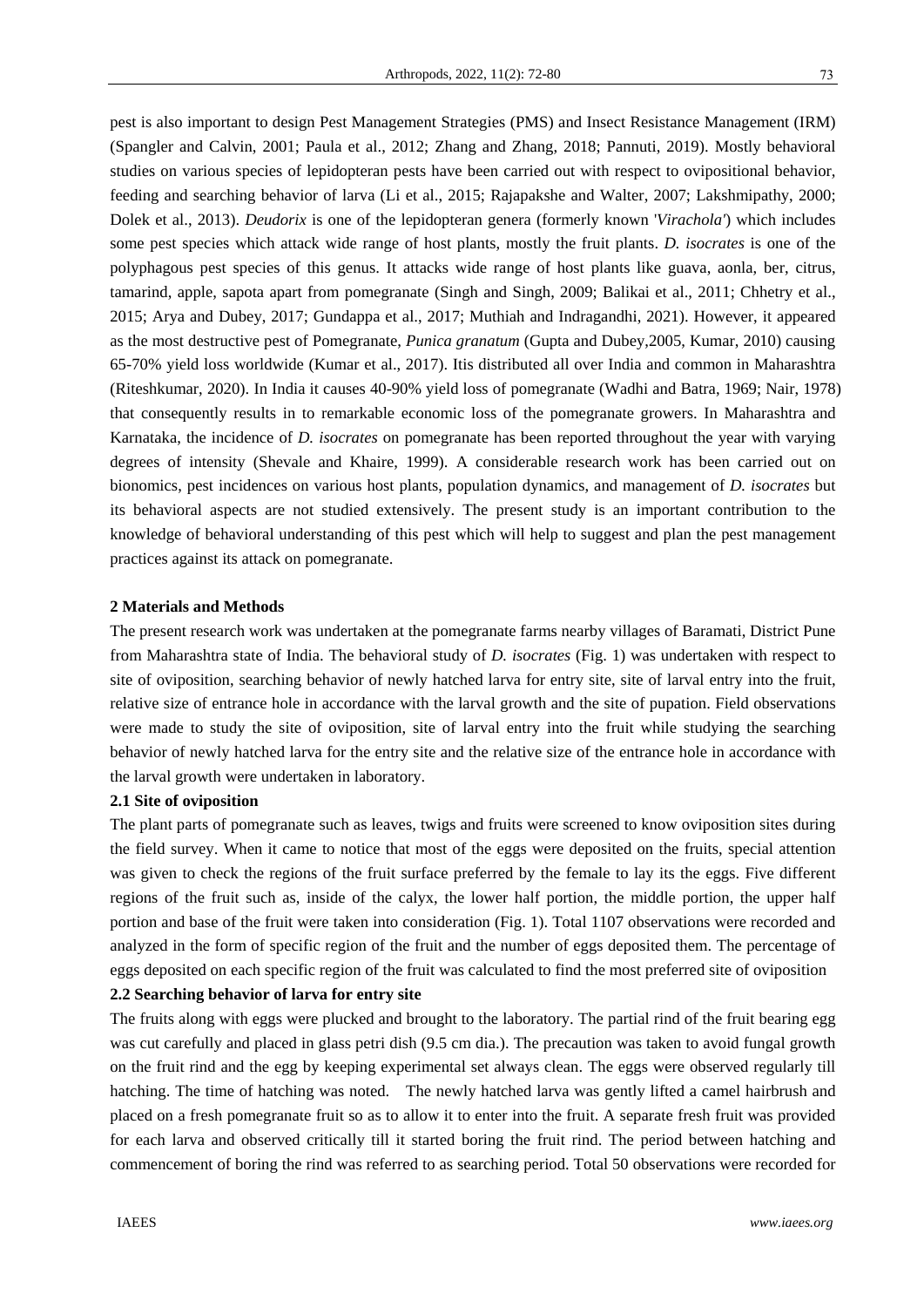further analysis.



**Fig. 1** Pomegranate fruit portions. **IC:** Inside the calyx, **Fig. 2** Adult *D. isocrates* (Female). **LH:** Lower half, **MP:** Middle Portion, **SB:** Stalk base, **UH:** Upper half portion



#### **2.3 Site of larval entry into the fruit**

The larva entered into the fruit by making an entrance hole. The location of the entrance hole on a specific region of the fruit was taken as a clue of the larval entry site. Considering the entrance hole as the site of larval entry, total 1113 entrance holes were observed to note the site of the larval entry into the fruit from five different regions of the fruit such as inside of the calyx, the lower half portion, the middle portion, the upper half portion and the base of the fruit. The observations were analyzed in the form of specific region of the fruit and number of the entrance holes observed on it. The percentage of entrance holes corresponding to the specific regions was calculated so as to know the choice of larva of specific region to get entry into the fruit.

## **2.4 Relative size of entrance hole in accordance with larval growth**

To find out the relative size of the entrance hole in accordance with the larval growth, fruits with live infestation were collected from the field and brought to the laboratory. The live infestation was identified by the fresh excreta oozing out from the entrance hole. From each infested fruit the diameter of the entrance hole was measured and the fruit was dissected to report the instar stage of the larva inside it. The same procedure was repeated till getting 50 observations of each larval instar stage. The observations were summarized in the form of a larval instar stage and an average dimeter of the entrance hole.

#### **2.5 Site of pupation**

The pest-infested fruits were marked in the field. The marked fruits were observed daily to check the larva pupated on the fruit surface and inside the calyx. The sites of pupation on the fruit surface and inside calyx were easy to locate and were recorded accordingly. During this survey it was noticed that the infested fruits with the dried excreta at the entrance hole were tied to the twig by the web of the silk thread to accommodate the pupa inside the fruit. Such fruits were collected from the field during the survey, brought to the laboratory and dissected open to confirm the presence of pupa inside the fruit. When the fruit was found without pupa inside it was treated that the pupation site is elsewhere from the fruit. Such 575 fruits were observed to record various pupation sites. The data was presented in the form number and percent of pupae were found on the particular site.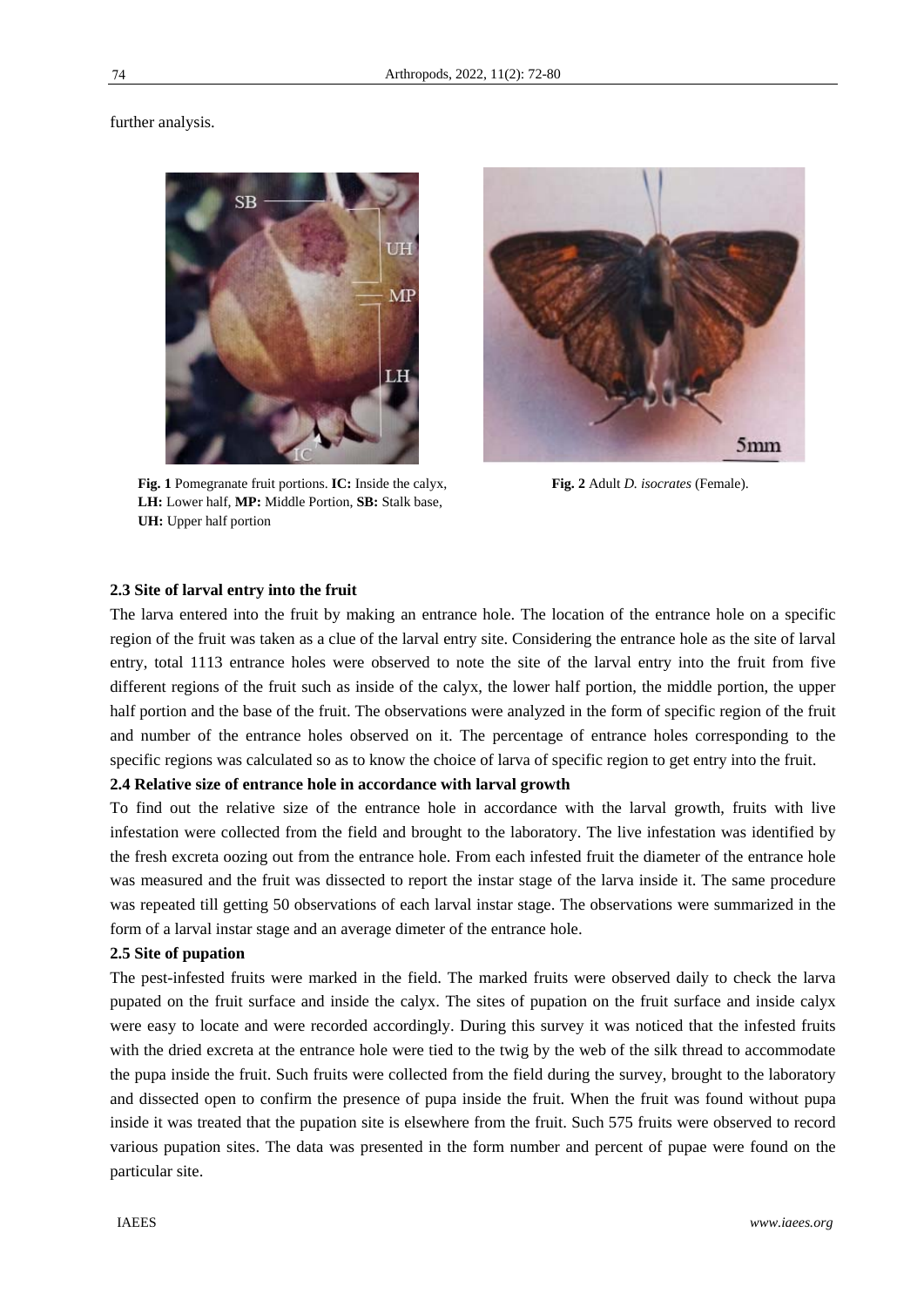#### **3 Results**

To lay eggs females *D. isocrates* (Fig. 2) preferred the fruit, leaves and twigs of pomegranate trees. The oviposition site on the fruit selected by the female was also not one and the same. Majority of the eggs (68.65%) were laid inside the calyx (Fig. 3) while least number (3.97%) of eggs were laid on the middle region of the fruit (Fig. 4). These results suggest that the preferable oviposition site is inside of the calyx; while the least preferable site is the middle region of the fruit.



**Fig. 3** Egg of *D. isocrates* laid inside the Calyx. **EG:** Egg, **CA:** Calyx.



**Fig. 4** Percent egg laying and larval entry sites of *D. isocrates*.

After hatching, the larvae spent varying time period in crawling on the fruit surface to search an entry site on the fruit rind. It is referred here as searching period. The searching period was reported from less than 15 minutes up to more than 4hrs.but maximum number (32%) of larvae spent 16 to 30 minutes to search an entry site (Fig. 5).

Majority of the larvae (57.77%) preferred the lower half of the fruit for entry, 0.35% of the larvae preferred calyx as an entry site even though a significant number of eggs were deposited inside the calyx. The stalk base was totally avoided for an entry into the fruit though a few eggs were laid on that region. The upper half and the mid region accounted for 20.66% and 21.20% respectively for the larval entry into the fruit (Fig. 4). This implies that larvae prefer these regions equally for the entry into the fruits.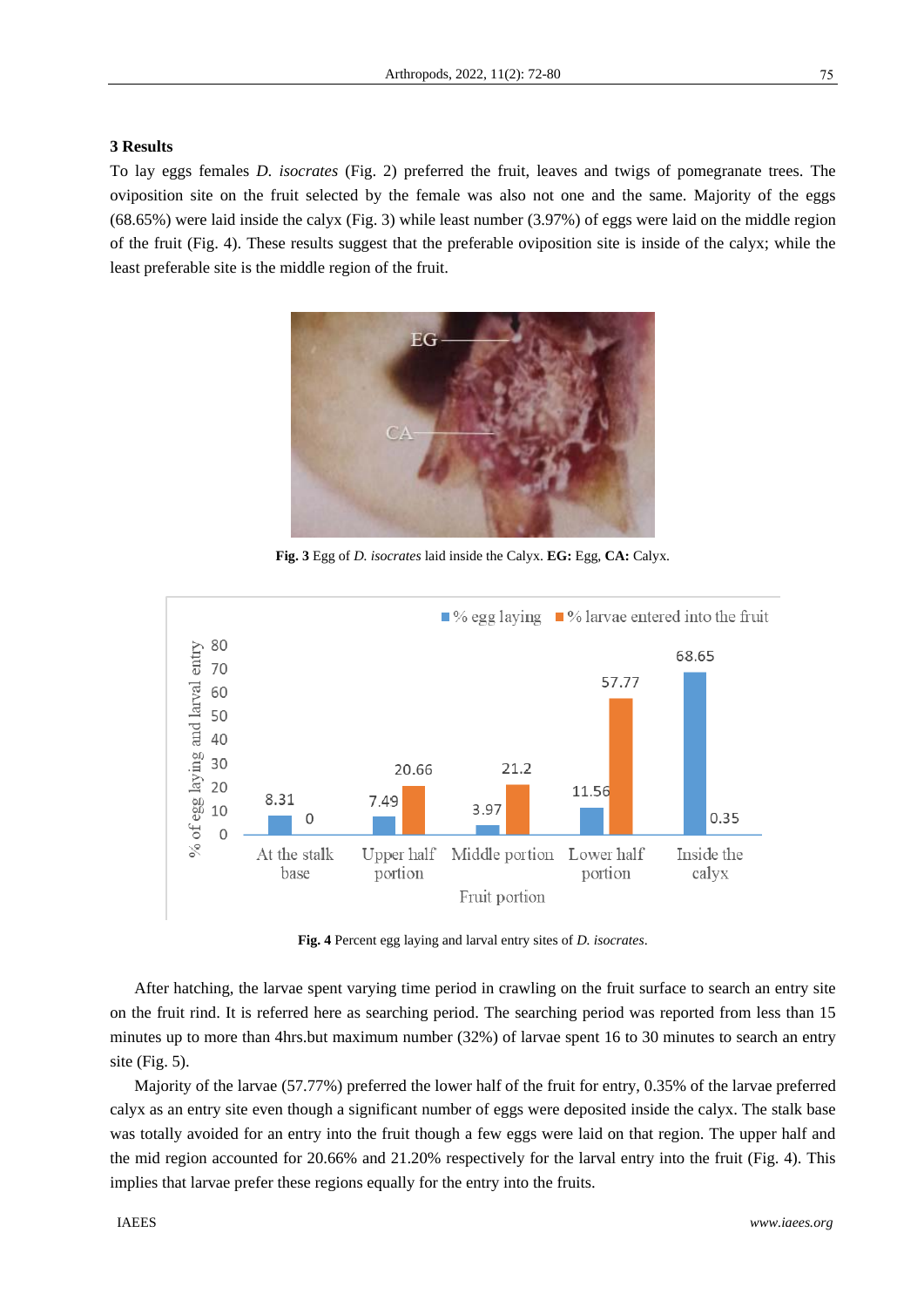In the present study it was observed that at the beginning the newly hatched larva entered the rind of the fruit by continuous chewing and cutting the rind till it entered in to the fruit completely (Fig. 6a). The larva made a narrow tunnel always heading towards inside of the fruit. In the later days of instar to instar, the larva turned the heading outwards it and cut the rind time to time. This activity resulted into gradual increase in size of the entrance hole. According to the present investigation an average size of entrance whole was found 0.84 mm in the first instar, 1.43 mm in the second instar, 2.68 mm in the third instar and 5.76 mm in the forth instar stage of the larva.



Fig. 5 Searching period (in minutes) of 1<sup>st</sup> instar larva of *D. isocrates*.

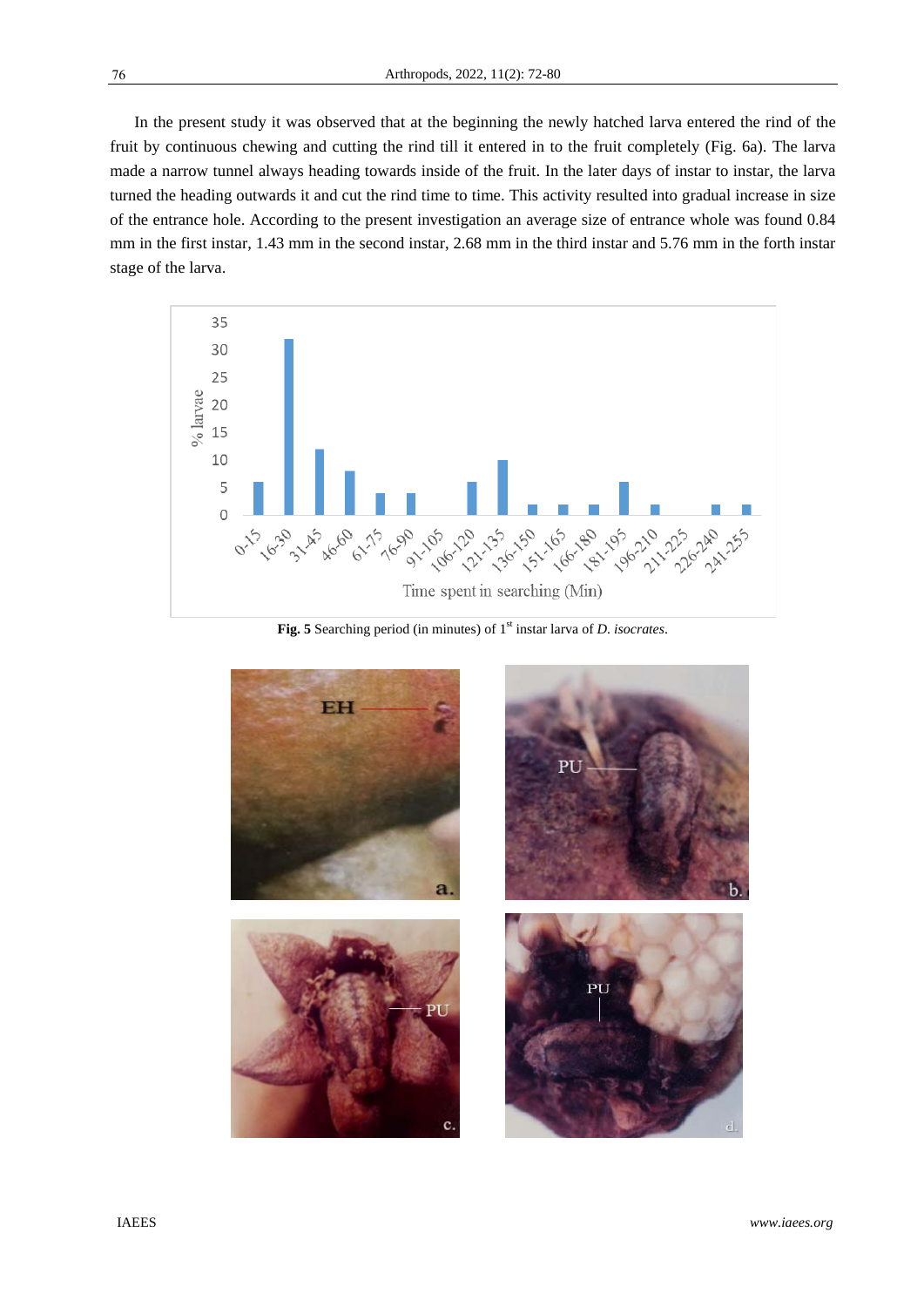



**Fig. 7** Pupation sites of *D*. *isocrates*.

The field studies on pupation sites of *D. isocrates* revealed that with a varying number the larvae of *D. isocrates* pupated on the fruit surface, inside the calyx and inside the fruit (Fig. 6b, c, d). The maximum number of the larvae (62.60%) pupated inside the fruit, a least number (1.56%) of larvae pupated on the fruit surface. 2.43% of the larvae pupated inside the calyx while 33.39% of the larvae pupated somewhere else from the fruit. These places were not known and hence were not recorded. These observations imply that most preferable site of pupation for the larvae of *D. isocrates* is the inner portion of the pomegranate fruit (Fig. 7).

## **4 Discussion**

A *D.isocrates* female lays eggs singly, some times in a pair and rarely in the small clutch on the flowers, leaves and young fruits surface including calyx cup. This general ovipositional behavior has been reported by earlier researchers (Balikai et al., 2011; Bhut et al., 2013; Kumar et al., 2017; Bharti et al., 2021; Kaushal et al., 2021) also. In the present investigation it was found that leaves and flowers were rarely preferred for oviposition and mostly the fruits of varying stages were used to deposit eggs. The calyx end of fruit is a highly preferred site of egg laying than the other parts like the lower half, the stalk base, the upper half and the middle region of the fruit. Similar ovipositional behavior of a female *D*. *isocrates* has been reported earlier (Shevale, 1997) by comparing egg laying on different portions of the fruit surface including the calyx end. An appropriate site of egg laying is the part of parental care (Mani, 1971). Deposition of eggs on the most protected site is a strategy for escaping egg predation (Baguette and Schtickzelle, 2003). Accordingly in the case of *D. isocrates*, an "appropriate" site of oviposition is found to be inside of the calyx where the eggs get protected from predation as a parental care. This finding is helpful to monitor pest attack during the early stage of egg laying before the fruit damage is caused by the early instar larva. The results also suggest paper bagging of fruits as a preventive measure against the pest attack through which we can avoid egg laying on the fruits. Paper bagging against this infestation is recommended by earlier work (Kumar and Kamala Jayanthi, 2018; Riteshkumar, 2020) so as to minimize pest attack. In case of *D. isocrates*, this control method reduces pest attack up to 10% against 90% in open fruits (Bagle, 2011).

After hatching the  $1<sup>st</sup>$  instar larva spent some time on fruit surface (Kaushal et al., 2021) to find a suitable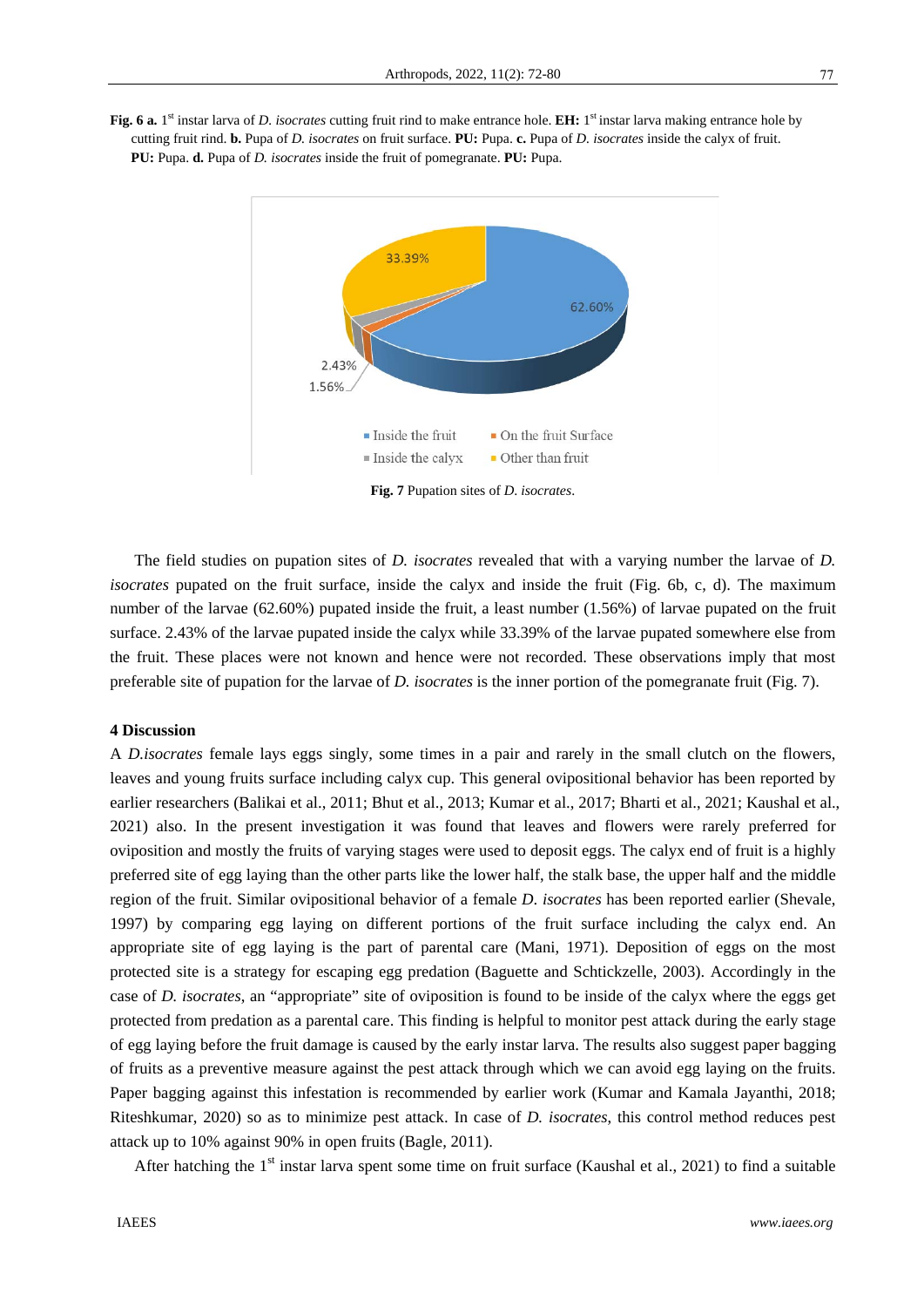site to enter into the fruit. This period is treated here as a 'searching period' during which the larva crawls on the fruit rind. On getting a suitable site of entry, it cuts the rind (Kumar et al., 2017) with its mandibular mouth parts and makes a fine hole; the entrance hole. The larva continues to cut the fruit rind till it reaches inside the fruit. The present study revealed that the maximum number of larvae (32%) consumed 16 to 30 minutes as a searching period. The searching period of *D. isocrates* larva has been previously reported as 16 to 20 minutes (Shevale, 1997). A finding of the present study is nearly similar to the previous report. This result of the present study reveals that for a very short time period the larvae remain outside before entering into the fruit.

on the fruit (Kaushal et al., 2021) The present study on larval entry sites revealed that the most preferred site for the larval entry into the fruit is the lower half of the fruit. The larvae rejected stalk base of the fruit to enter into the fruit while under heavy infestation rarely the larval entry was found through calyx cup. According to the previous reports on *D. livia*  (Awadallah et al., 1970) and *D. isocrates* larvae (Shevale, 1997) show the same behavior. Their observations are the same as that of the present study. It appears that the larva usually rejects stalk base and calyx since the rind of the fruit in these regions is comparatively thicker than the general surface of the fruit. The selection of the lower half for the larval entry may be the adaptation of the growing larva to drop out its excreta on the ground instead on the fruit surface. Due to which the larva tries to keep the infested fruit clean inside as well as

outside. Furthermore, the present results also show that the larval entry site is different than oviposition site.

Therefore, efficient control can be achieved by proper timing sprays of pesticides when neonate larvae are still

Necessarily, the larva increases the diameter of the entrance hole by cutting the fruit rind throughout the larval period. The size of the entrance hole increases from 0.4 mm up to 7.5 mm. This behavior of *D. isocrates* larva is also reported from the aonla fruit, *Emblica officinalis* (Srivastava and Jain, 1973) and noted the dimensions of the larval tunnel. The size of entrance hole was proportionate to the larval size and growth. According to the earlier report from pomegranate an increase in the size of the entrance hole is in the range of 0.41 mm, on the first day of the  $1<sup>st</sup>$  larval instar to 7.11 mm on the fifteenth day of the larval period, at the prepupation (Shevale, 1997). This result supports our findings. The present study also shows that on an average the dimeter of the entrance whole is 0.84 mm, 1.43 mm, 2.68 mm and 5.76 mm during the  $1^{st}$ ,  $2^{nd}$ ,  $3^{rd}$ and  $4<sup>th</sup>$  instar stages of the larva, respectively. There is no report available on the size of the entrance hole in accordance with the larval instar stage. The increased size of the entrance hole helps the sequential larval instar stage to drop out their excreta outside the fruit and also help the imago to come out of the fruit, when it ecloses. The pupation takes place preferably within the infested fruit of pomegranate. However, the outer surface, the calyx end and elsewhere from the fruit are other pupation sites selected rarely. The observations of the present study are supported by reports of the earlier research works on pupation of *D. isocrates* (Kumar et al., 2017; Bharti et al., 2021; Riteshkumar, 2020; Kaushal et al., 2021). This behavior appears common in other species of *Deudorix* (Mould, 1976). While studying the pupation site, one more interesting behavior of the last instar larva was found: Before prepupation the larva comes out from the fruit and spins a silken web on the stalk base portion of the infested fruit to tie it with the twig. It prevents fruit fall and protects the pupa inside it. These findings suggest the characteristic adaptation of the pest to protect pupa against predation by concealing it inside the infested fruit and avoiding fruit fall as it is tied to the twig by the silken web.

## **Acknowledgements**

The author is grateful to Dr. P. V. Joshi (Professor, Dept. of Zoology, Savitribai Phule Pune University) and Prin. Dr. A. P. Patil for their guidance during this research work and proofreading of the manuscript.

#### **References**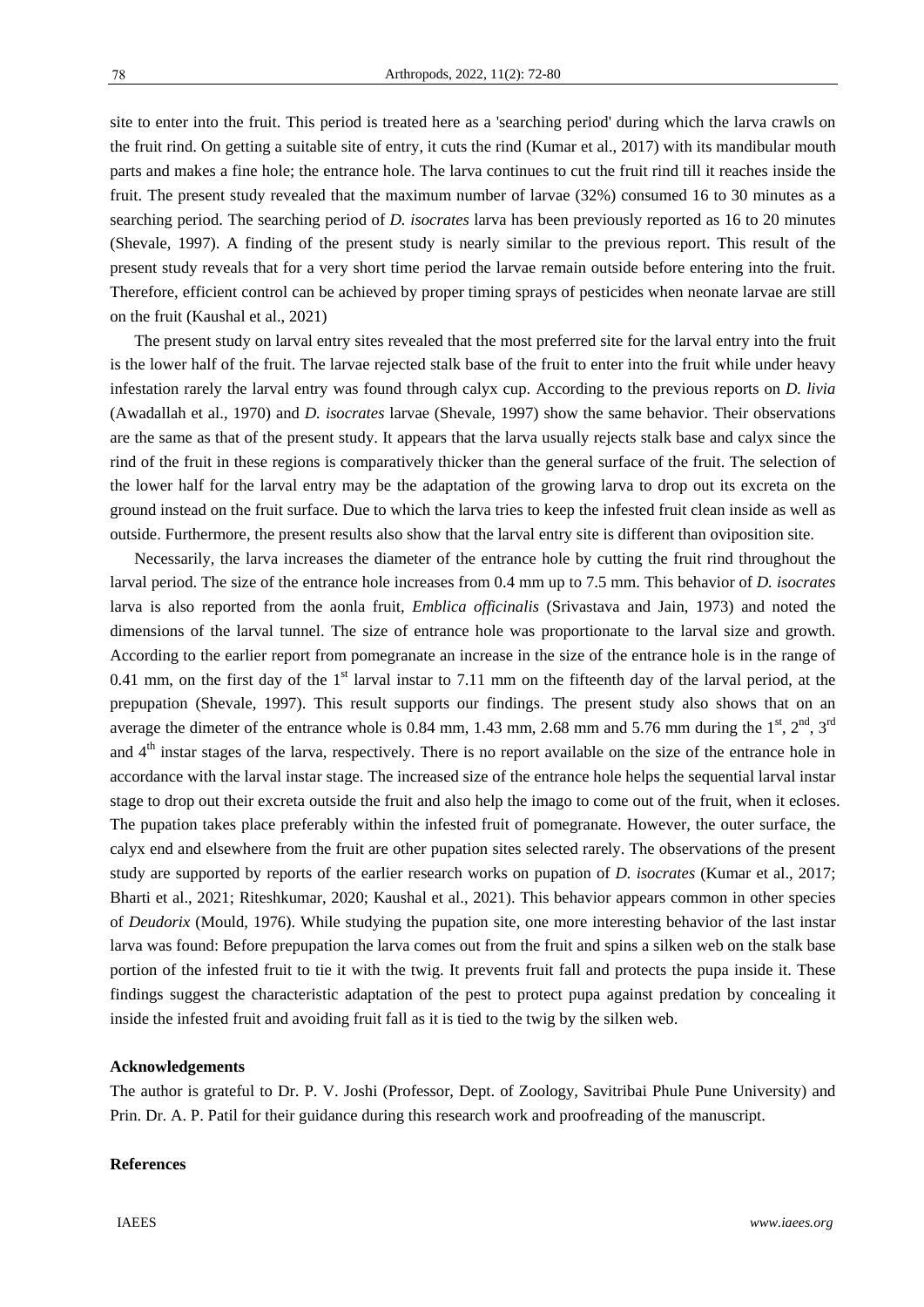- Arya S, Dubey RK. 2017. Microbiological research studies on Anar butterflies (*Virachola isocrates* F.) population with a biotic factor in guava fruit (*Pisidium guajava*). International Journal of Innovative Research in Science, Engineering and Technology, 6(3): 5089-5093
- Awadallah, A., Faris, A., Shawki, W. 1970. Use of certain organophosphorus insecticides for the control of the pomegranate fruit butterfly, *Virachola livia* (Klug), and their effect on the fruit and their components. Agricultural Research Review, 48: 92-100
- Bagale BG. 2011 Studies on varietal reaction, Extent of damage and management of anar butterfly, *Deudorix*  (*Virachola*) *isocrates* Fab., in Pomegranate. ActaHorticulturae, 890(890): 557-559. https://doi.org/10.17660/ActaHortic.2011.890.78
- Balikai RA, Kotikal YK, Prasanna PM. 2011. Status of pomegranate pests and their management strategies in India. Acta Horticulturae, 890: 557-559
- Baguette M, Schtickzelle N. 2003. Local population dynamics are important to the conservation of metapopulations in highly fragmented land-scapes. Journal of Applied Ecology. 40(2): 404-412. https://doi.org/10.1046/j.1365-2664.2003.00791.x
- Bharti V, Rana VK, Kumar S. 2021. Biology of Pomegranate fruit borer *Deudorix isocrates*. Indian Journal of Entomology, 83: 1-3. https://doi.org/10.5958/0974-8172.2020.00244.8
- Bhut JB, Borad PK, Gadhiya HA. 2013. Bionomics and evaluation of different biocides against anar butterfly, *Virachola isocrates* (Fabricius) infesting pomegranate. International Journal of Plant Protection, 6(2): 338- 343
- Chardonnet F, Dulac CC, Chouquet B, Joly N, Harry M, Ru BL, Silvain JF, Laure K. 2014. Food searching behavior of a Lepidoptera pest species is modulated by the foraging gene polymorphism. Journal of Experimental Biology, 217(19): 3465-3473. https://doi.org/10.1242/jeb.108258
- Chhetry M, Gupta R, Tara. 2015. Bionomics of *Deudorix isocrates* Fabricius (Lepidoptera: Lycaenidae), A new potential sweet orange, *Citrus sinensis* L. Osbeck in J and K, India. International Journal of Science and Nature, 6 (2): 238-241
- Dolek M, Hager A, Geyer A, Balletto E, Bonelli S. 2013. Multiple oviposition and larval feeding strategies in Euphydryasmaturna (Linne, 1758) (Nymphalidae) at two disjoint Europeansites. Journal of Insect Conservation, 17(2): 357-366. https://doi.org/10.1007/s10841-012-9516-x
- Gundappa AB, Muralidhara BM, Veena GL, Rajan S. 2017. Relative susceptibility of guava genotypes against fruit borer, *Deudorix isocrates* F. (Lepidoptera: Lycaenidae). Pest management in Horticultural Ecosystems, 23(1): 86-88
- Gupta D, Dubey JK. 2005. Bioefficacy of some insecticides against pomegranate fruit borer, *Deudorix epijarbas* (Moore). Acta Horticulturae, 696: 419-421. https://doi.org/10.17660/actahortic.2005.696.74
- Kaushal Himani, Singh Mahender, Thakur, Singh Joginder, Lal Ramesh.2021. Biology of Anar Butterfly: *Deudorix* (*Virachola*) *isocrates* Fabricius (Lepidoptera: Lycaenidae) in Mid Hill of Himachal Pradesh. Annual Research and Review in Biology, 36(4): 43-47. https://doi.org/10.9734/ARRB/2021/v36i430362
- Kumar KP, Kamala Jayanthi PD, Naik SO, Verghese A, Chakravarthy AK. 2017. Biology of Anar butterfly, *Deudorix isocrates* (Fab.) (Lycaenidae: Lepidoptera) on pomegranate, *Punica granatum* L. International Journal of Pure and Applied Bioscience, 5(1): 498-503. http://dx.doi.org/10.18782/2320-7051.2564
- Kumar KP, Kamala Jayanthi PD. 2018. Management strategies for the pomegranate fruit borer, *Deudorix isocrates* (Fab.) (Lycanidae: Lepidoptera): A sustainable solution for small scale farmers. Agrotechnology, 7: 41
- Kumar N. 2010. Evaluation of some insecticides against pomegranate fruit borer, *Deudorix epijarbas* (Moore). Thesis, Dr YS Parmar University of Horticulture and Forestry, Solan, India